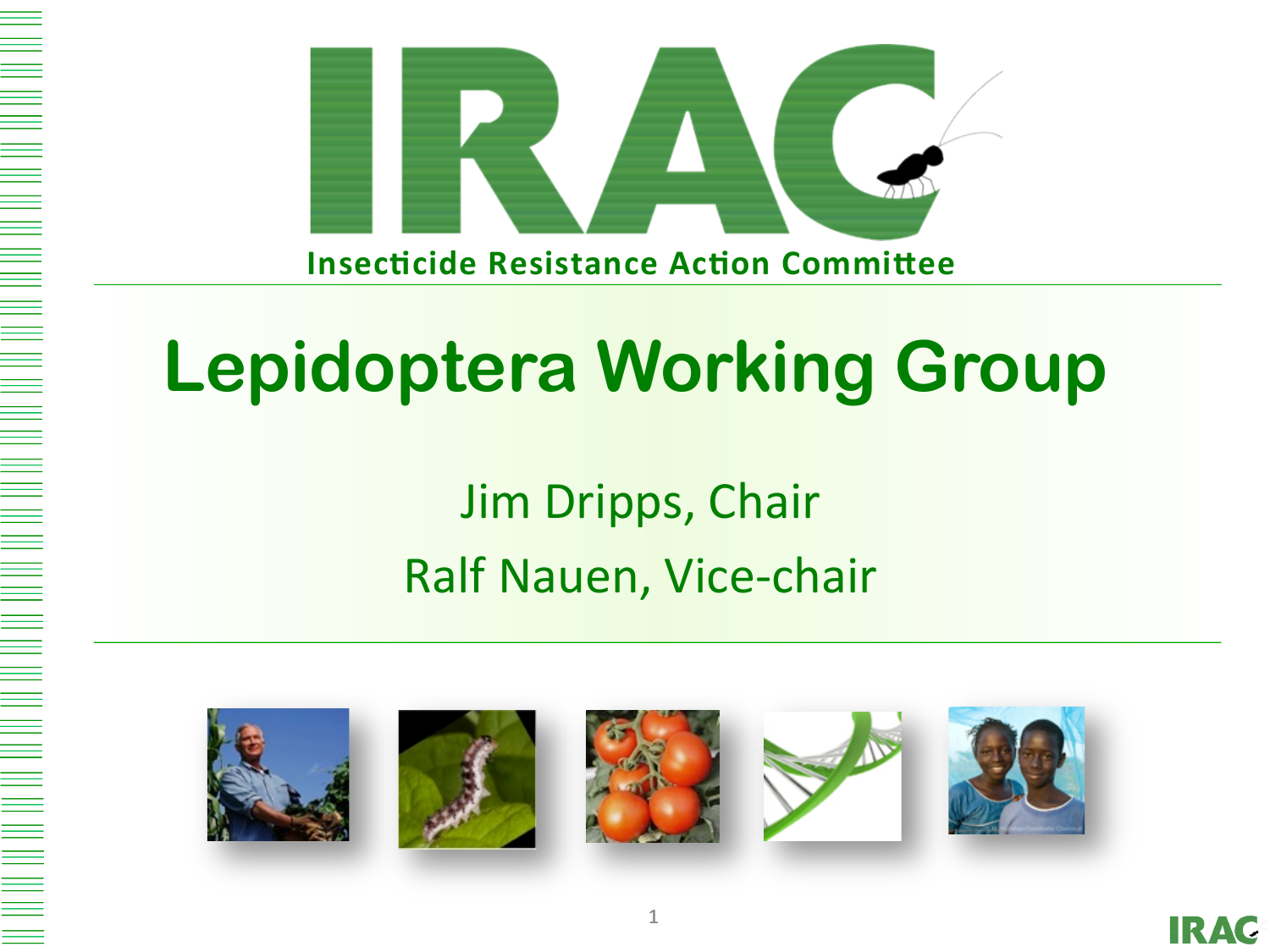### **Lepidoptera Working Group Members**

**Eric Andersen, Cheminova (Denmark)** 

**Andrea Bassi, DuPont (Italy)** 

**Ben Bolton, Nufarm (UK)** 

**Jim Dripps, Dow AgroSciences (USA)** Chair 

**Werner Heck, BASF (Germany)** 

**Sybille Lamprecht, Bayer CropScience** (Germany) 

**Ralf Nauen,** *Bayer CropScience* (Germany), Vice-chair

**Alan Porter, IRAC (United Kingdom)** *ad hoc* 

**David Rogers, BASF (USA)** 

**Celine Roux,** *Makhteshim Agan* (France) 

**Robert Senn,** *Syngenta* (Switzerland)

**Jorge Solis,** *Makhteshim Agan* (USA) 

**Luis Teixeira,** *DuPont* (USA)

**Harvey Yoshida, Dow AgroSciences** (USA)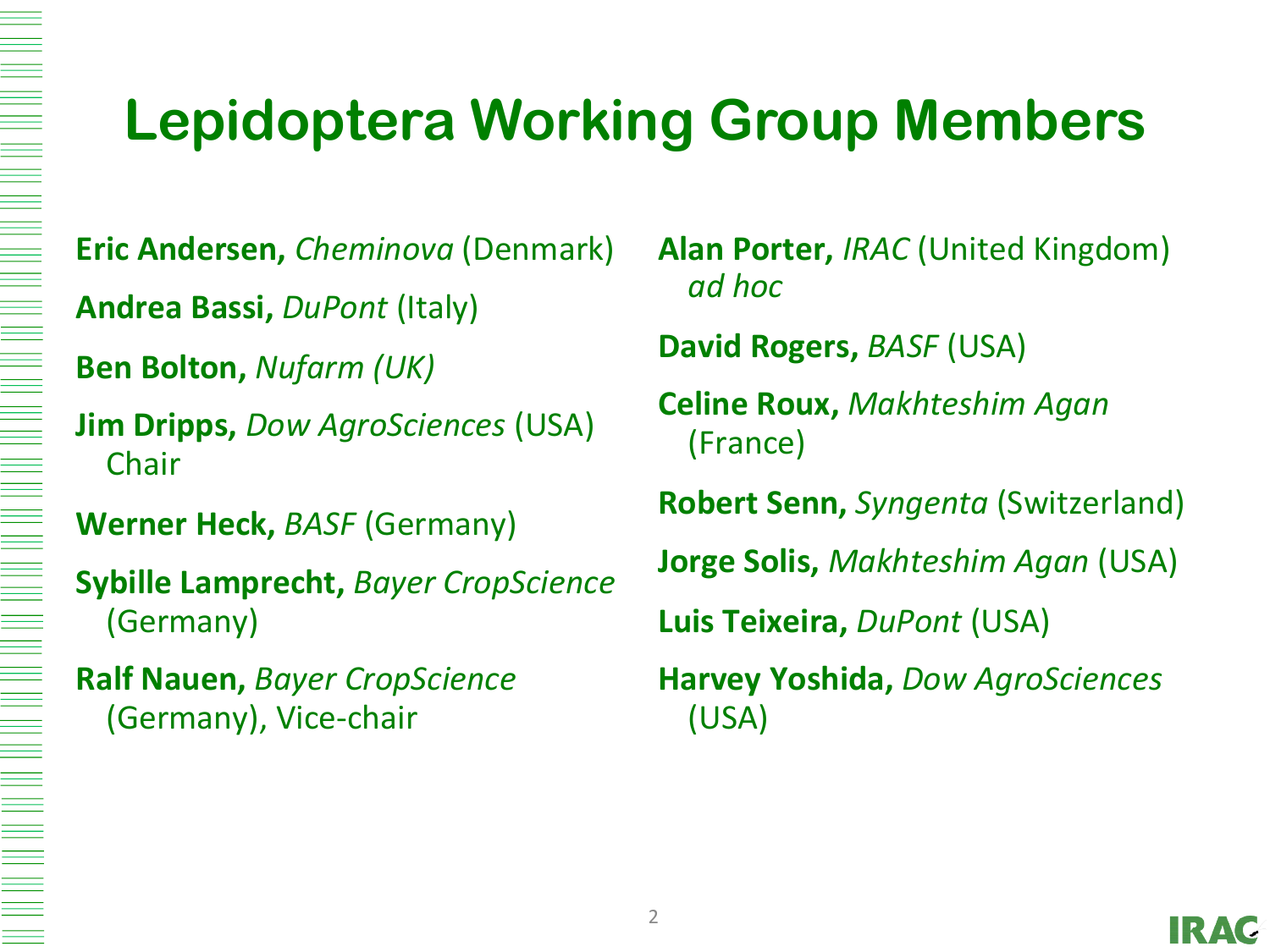#### **2013 Goals and Objectives**

**1.Increase awareness of Lep pest resistance issues and recommended** *resistance management practices globally* 

- $-$  Expand web-based information on Lep pest resistance issues and **resistance management**
	- Identify Lep pest species with the most significant IRM needs globally.
	- Ensure that each of these species has a 'Pest Page' on the IRAC website with key IRM tactics listed; review existing pages and develop/solicit content for new pages.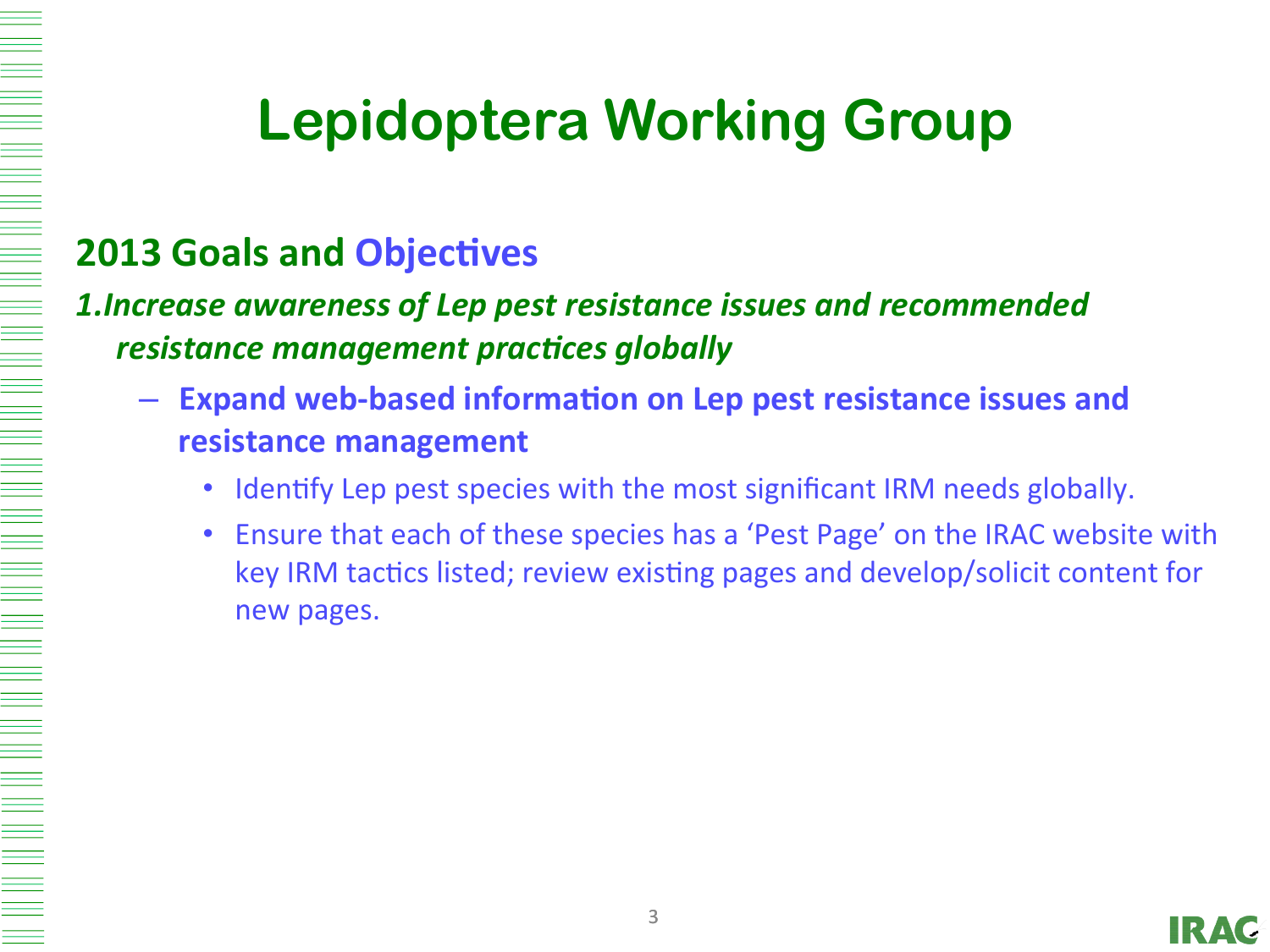#### **2013 Goals and Objectives**

#### **1.Increase awareness of Lep pest resistance issues and recommended** *resistance management practices globally*

- $-$  Increase educational materials for Lep pest IRM
	- Create posters for high priority Lep pests, update existing posters as needed.
		- $-$  Update MoA table, final approval and posting of *Cydia pomonella* poster.
		- $-$  Final approval and posting of *Lobesia botrana* poster.
		- Finish *Spodoptera frugiperda* poster.
		- $-$  Draft general Asian rice stemborer (S. incertulas, C. suppressalis) IRM poster.
		- $-$  Draft general Lep IRM/windows poster.
		- $-$  Update *Cydia pomonella* poster, include graphic to emphasize "generation window" concept.
	- Review all posters to ensure consistent IRM message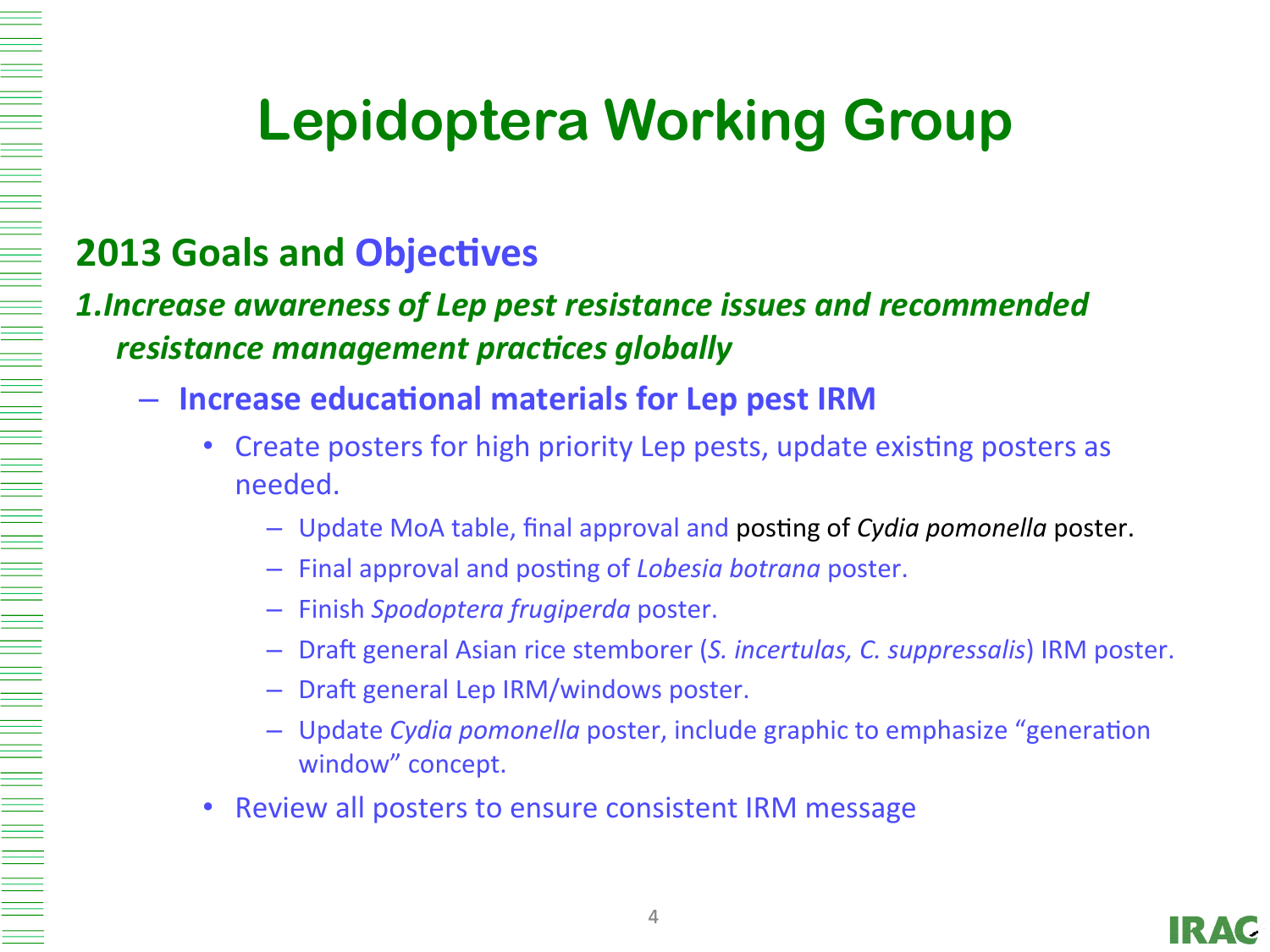#### **2013 Goals and Objectives**

#### **2.Increase influence of Lep WG on other IRAC WGs and CGs and on IRM efforts** *of member companies*

- $-$  Increase impact of Lep WG through outreach activities
	- Work with CGs to determine which Lep WG materials should be translated into local languages.
		- $-$  Work with IRAC Brazil CG to draft a soybean lep pest IRM poster, with focus on *Helicoverpa armigera*.
	- Seek opportunities to represent IRAC and the Lep WG at relevant international and national meetings related to Lep pest management.
	- Develop plan to leverage Philippines 'train-the-trainer' materials and replicate training in other countries.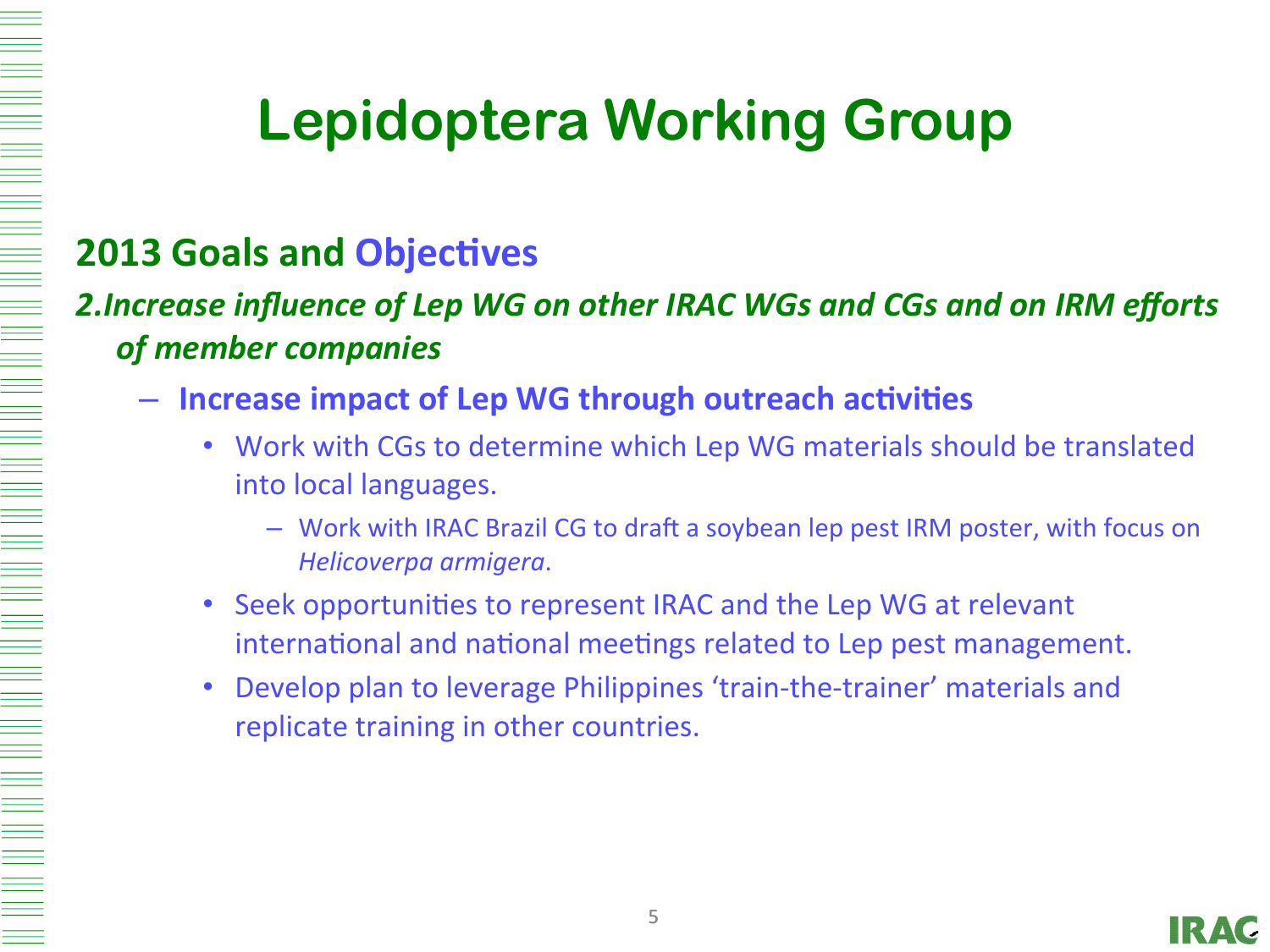#### **2013 Goals and Objectives**

#### **2.Increase influence of Lep WG on other IRAC WGs and CGs and on IRM efforts** *of member companies*

- $-$  Achieve the planned merger of the Diamide WG and Lep WG in 2014
	- Support opening of Diamide CGs to other companies and support the transition of Diamide CGs to general IRM CGs
	- Increase exchange of information and joint review of materials with Diamide WG and other WGs and CGs,
- $-$  **Promote common IRM recommendations on Lep pest insecticide product labels and common bioassays for resistance monitoring** 
	- Share existing IRM label statements across member companies,
	- Review diamide IRM label statements and identify elements that can be recommended across all new product labels.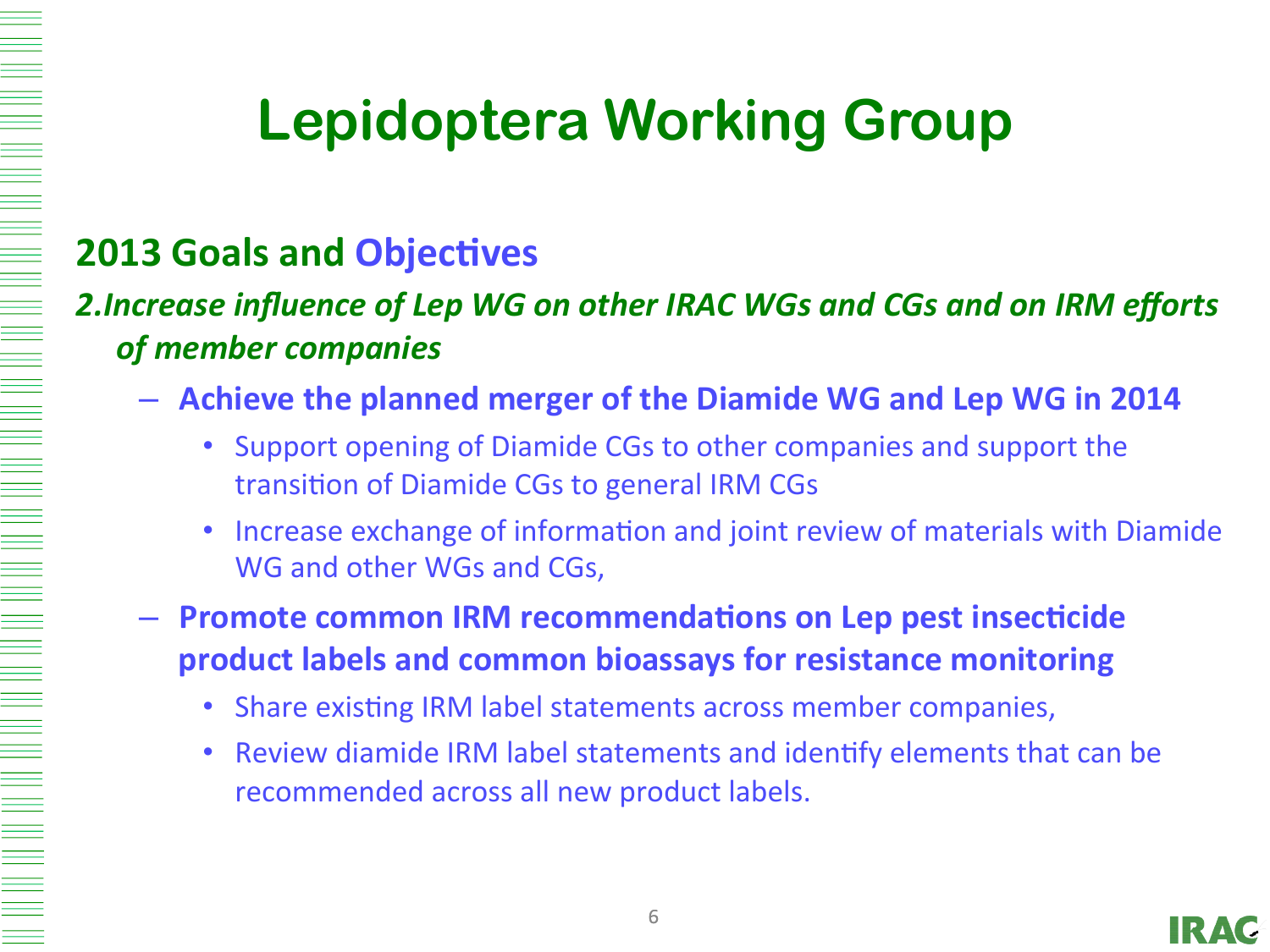#### Overview of 2013

- WG membership was relatively stable in 2013.
	- 15 members throughout 2012, 14 members in 2013.
	- Change in representatives from Makhteshim Agan and *Nufarm.*
- $-$  Linkage between Lep WG and Diamide WG continued to increase.
- $-$  Progress against goals and objectives was limited.
	- Goals and objective were probably too ambitious.
	- Insufficient time and focus from WG chair.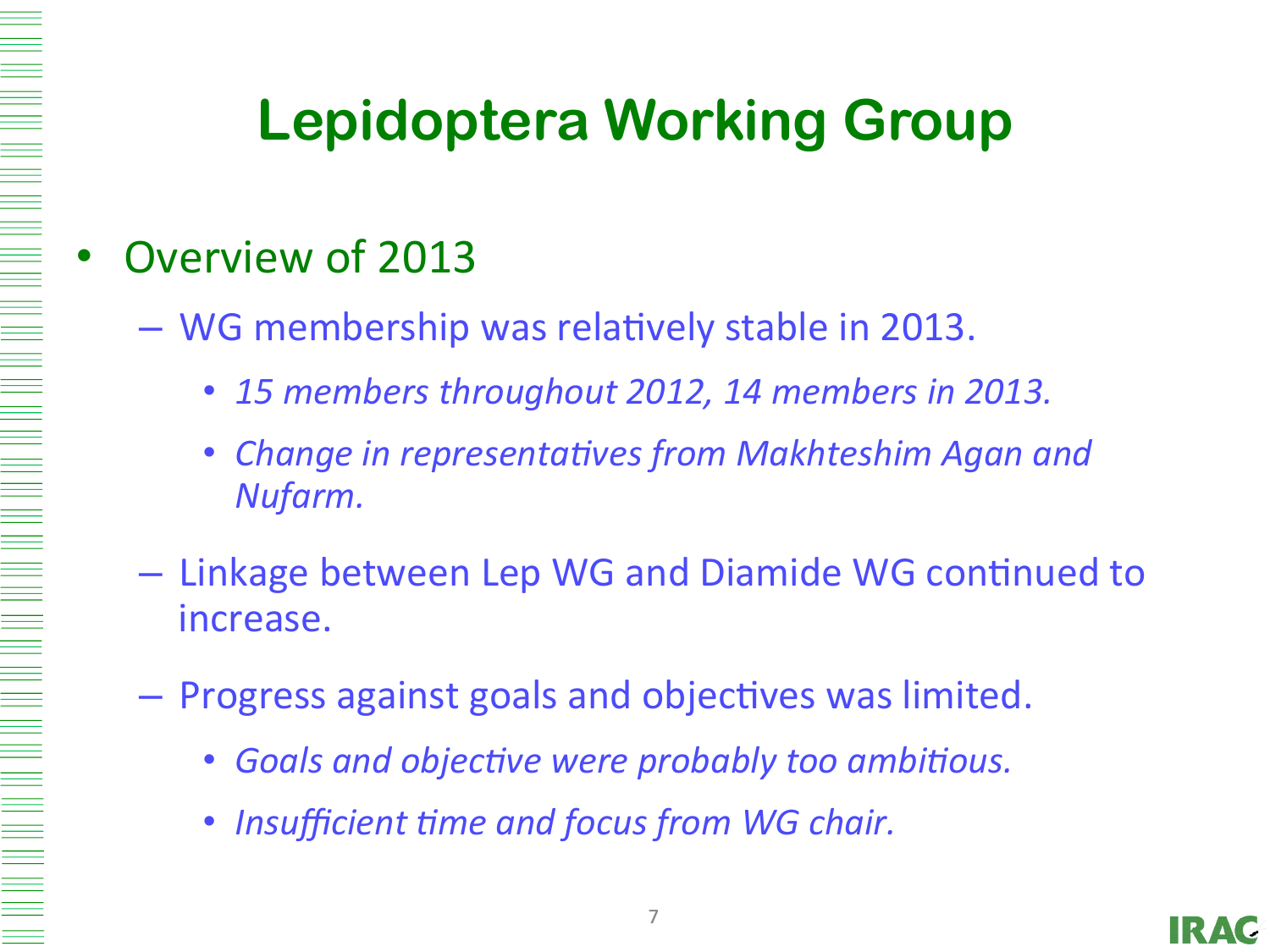#### **Accomplishments**

- *Cydia pomonella* poster completed
- Unmet Lep pest IRM needs identified

### On-going/in progress activities

- *Spodoptera frugiperda* (fall armyworm) poster
- *Lobesia botrana* poster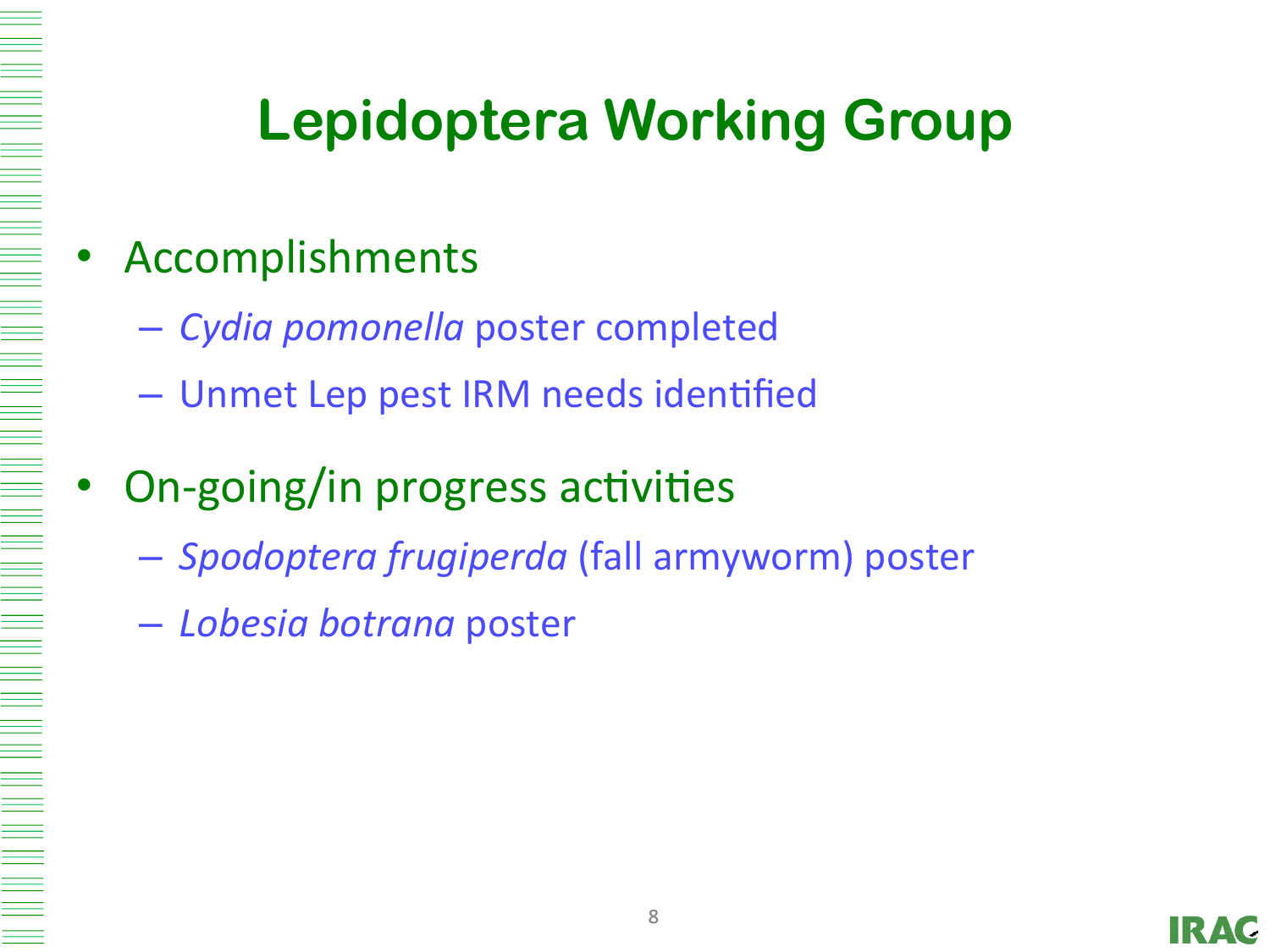#### Identify unmet IRM needs for lepidopterous pests.

#### – *Risk in shorter term*

- **Brazil / Soybean looper / soybean**
- **Brazil / Helicoverpa zea / cotton, soybean, corn**
- China / Striped stemborer / rice
- **Indonesia / Yellow stemborer / rice**
- Vietnam / Rice leaf-folder / rice
- **Japan / Diamondback moth / brassica vegetables**
- Japan/Tea tortrix/tea
- *Risk in longer term* 
	- Brazil/lep pests/GMO crops
	- India/Stemborers/rice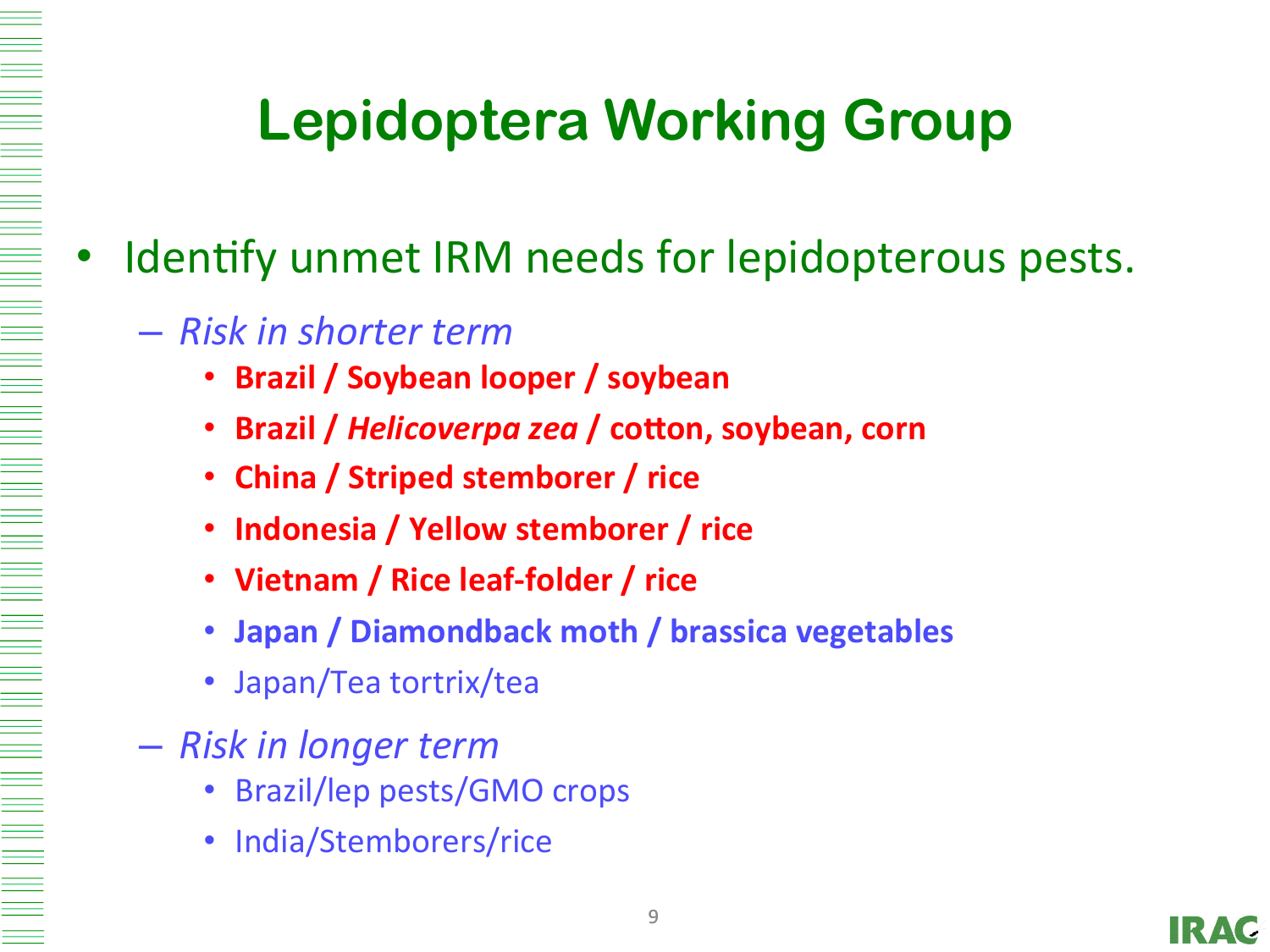#### Overview of 2013

- Challenges
	- We experimented with having fewer (1 per quarter) and *longer (2 hours) meetings.* 
		- Getting meetings scheduled proved challenging.
		- More frequent meetings is a better approach.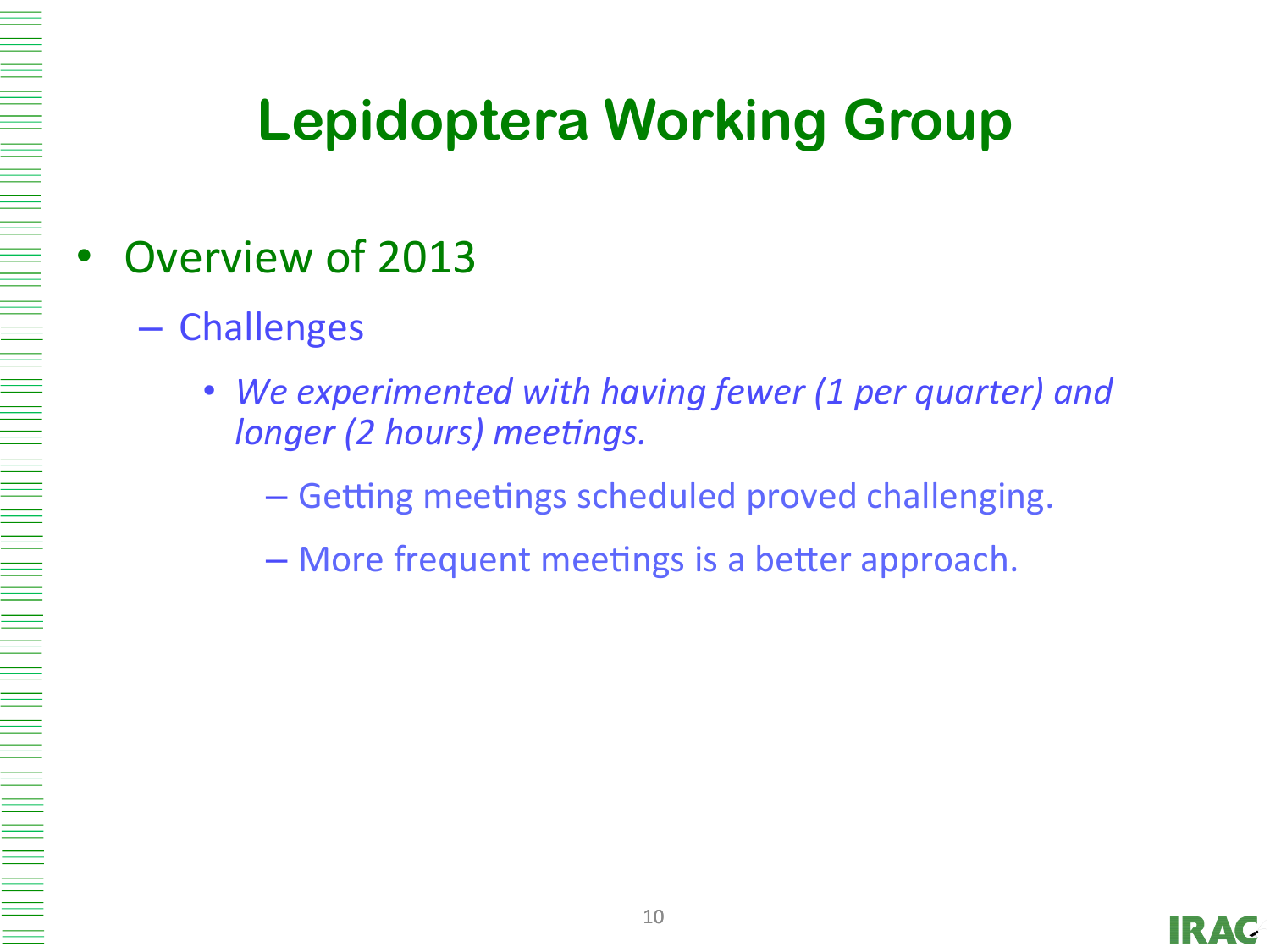- Proposed themes for developing 2014 Goals and Objectives
	- $-$  Achieving merger of Diamide and Lep Working Groups.
	- $-$  Defining the focus of the new Lepidoptera WG
		- *IRM Label language guidelines*
		- Lepidoptera in rice
		- **Lepidoptera in Brazil**
		- Most effective educational tools.